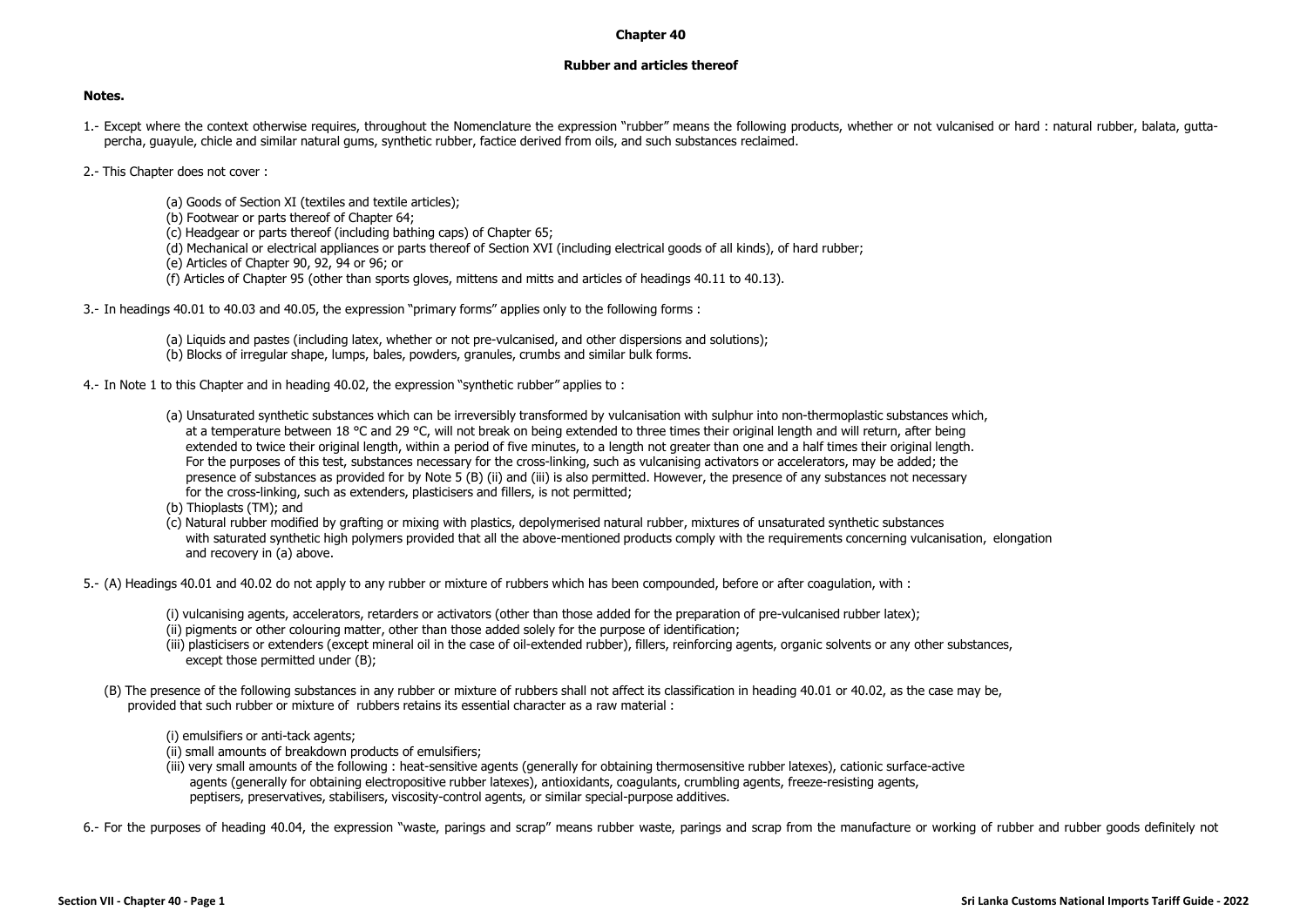usable as such because of cutting-up, wear or other reasons.

- 7.- Thread wholly of vulcanised rubber, of which any cross-sectional dimension exceeds 5 mm, is to be classified as strip, rods or profile shapes, of heading 40.08.
- 8.- Heading 40.10 includes conveyor or transmission belts or belting of textile fabric impregnated, coated, coated, covered or laminated with rubber or made from textile yarn or cord impregnated, coated, covered or sheathed with rubber.
- 9.- In headings 40.01, 40.02, 40.03, 40.05 and 40.08, the expressions "plates", "sheets" and "strip" apply only to plates, sheets and strip and to blocks of regular geometric shape, uncut or simply cut to rectangular (including square) shape, whether or not having the character of articles and whether or not printed or otherwise surface-worked, but not otherwise cut to shape or further worked.

In heading 40.08 the expressions "rods" and "profile shapes" apply only to such products, whether or not cut to length or surface-worked but not otherwise worked.

| <b>HS Hdg</b> | <b>HS Code</b> |        | <b>Description</b>                                                                                                                       | <b>Unit</b> | ICL/        |           |           |           |           |    | <b>Preferential Duty</b> |           |           |           |           | Gen         | <b>VAT</b> | <b>PAL</b> | <b>Cess</b>         | <b>Excise</b> | $S_{C}$      |
|---------------|----------------|--------|------------------------------------------------------------------------------------------------------------------------------------------|-------------|-------------|-----------|-----------|-----------|-----------|----|--------------------------|-----------|-----------|-----------|-----------|-------------|------------|------------|---------------------|---------------|--------------|
|               |                |        |                                                                                                                                          |             | <b>SLSI</b> | <b>AP</b> | <b>AD</b> | <b>BN</b> | <b>GT</b> | IN | <b>PK</b>                | <b>SA</b> | <b>SF</b> | <b>SD</b> | <b>SG</b> | <b>Duty</b> |            |            |                     | (S.P.D)       | $\mathbf{L}$ |
|               |                |        |                                                                                                                                          |             |             |           |           |           |           |    |                          |           |           |           |           |             |            |            |                     |               |              |
| 40.01         |                |        | Natural rubber, balata, gutta-percha,<br>guayule, chicle and similar natural<br>gums, in primary forms or in plates,<br>sheets or strip. |             |             |           |           |           |           |    |                          |           |           |           |           |             |            |            |                     |               |              |
|               | 4001.10        |        | Natural rubber latex, whether or not pre-                                                                                                |             |             |           |           |           |           |    |                          |           |           |           |           |             |            |            |                     |               |              |
|               |                |        | vulcanised:                                                                                                                              |             |             |           |           |           |           |    |                          |           |           |           |           |             |            |            |                     |               |              |
|               | 4001.10.10     |        | Centrifuged rubber                                                                                                                       | kg          |             |           |           |           |           |    | Free                     |           |           |           |           | 15%         | 8%         | 10%        | $Rs.40/=$<br>per kg |               |              |
|               | 4001.10.90     |        | Other                                                                                                                                    | kg          |             |           |           |           |           |    | Free                     |           |           |           |           | 15%         | 8%         | 10%        | $Rs.40/=$<br>per kg |               |              |
|               |                |        | Natural rubber in other forms :                                                                                                          |             |             |           |           |           |           |    |                          |           |           |           |           |             |            |            |                     |               |              |
|               | 4001.21        |        | Smoked sheets:                                                                                                                           |             |             |           |           |           |           |    |                          |           |           |           |           |             |            |            |                     |               |              |
|               | 4001.21.10     |        | $-$ R.S.S.1                                                                                                                              | kg          |             |           |           |           |           |    | Free                     |           |           |           |           | 15%         | 8%         | 10%        | $Rs.40/=$<br>per kg |               |              |
|               | 4001.21.20     |        | $-$ R.S.S.2                                                                                                                              | kg          |             |           |           |           |           |    | Free                     |           |           |           |           | 15%         | 8%         | 10%        | $Rs.40/=$<br>per kg |               |              |
|               | 4001.21.30     |        | $-$ R.S.S.3                                                                                                                              | kg          |             |           |           |           |           |    | Free                     |           |           |           |           | 15%         | 8%         | 10%        | $Rs.40/=$<br>per kg |               |              |
|               | 4001.21.40     |        | -- R.S.S.4                                                                                                                               | kg          |             |           |           |           |           |    | Free                     |           |           |           |           | 15%         | 8%         | 10%        | $Rs.40/=$<br>per kg |               |              |
|               | 4001.21.50     |        | -- R.S.S.5                                                                                                                               | kg          |             |           |           |           |           |    | Free                     |           |           |           |           | 15%         | 8%         | 10%        | $Rs.40/=$<br>per kg |               |              |
|               | 4001.21.90     |        | Other                                                                                                                                    | kg          |             |           |           |           |           |    | Free                     |           |           |           |           | 15%         | 8%         | 10%        | $Rs.40/=$<br>per kg |               |              |
|               | 4001.22.00     | $\sim$ | Technically specified natural rubber (TSNR)                                                                                              | kg          |             |           |           |           |           |    | Free                     |           |           |           |           | 15%         | 8%         | 10%        | $Rs.40/=$<br>per kg |               |              |
|               | 4001.29        |        | Other:                                                                                                                                   |             |             |           |           |           |           |    |                          |           |           |           |           |             |            |            |                     |               |              |
|               |                |        | Crepe:                                                                                                                                   |             |             |           |           |           |           |    |                          |           |           |           |           |             |            |            |                     |               |              |
|               | 4001.29.11     |        | Sole                                                                                                                                     | kg          |             |           |           |           |           |    | Free                     |           |           |           |           | 15%         | 8%         | 10%        | $Rs.40/=$<br>per kg |               |              |
|               | 4001.29.12     |        | --- Pale                                                                                                                                 | kg          |             |           |           |           |           |    | Free                     |           |           |           |           | 15%         | 8%         | 10%        | $Rs.40/=$<br>per kg |               |              |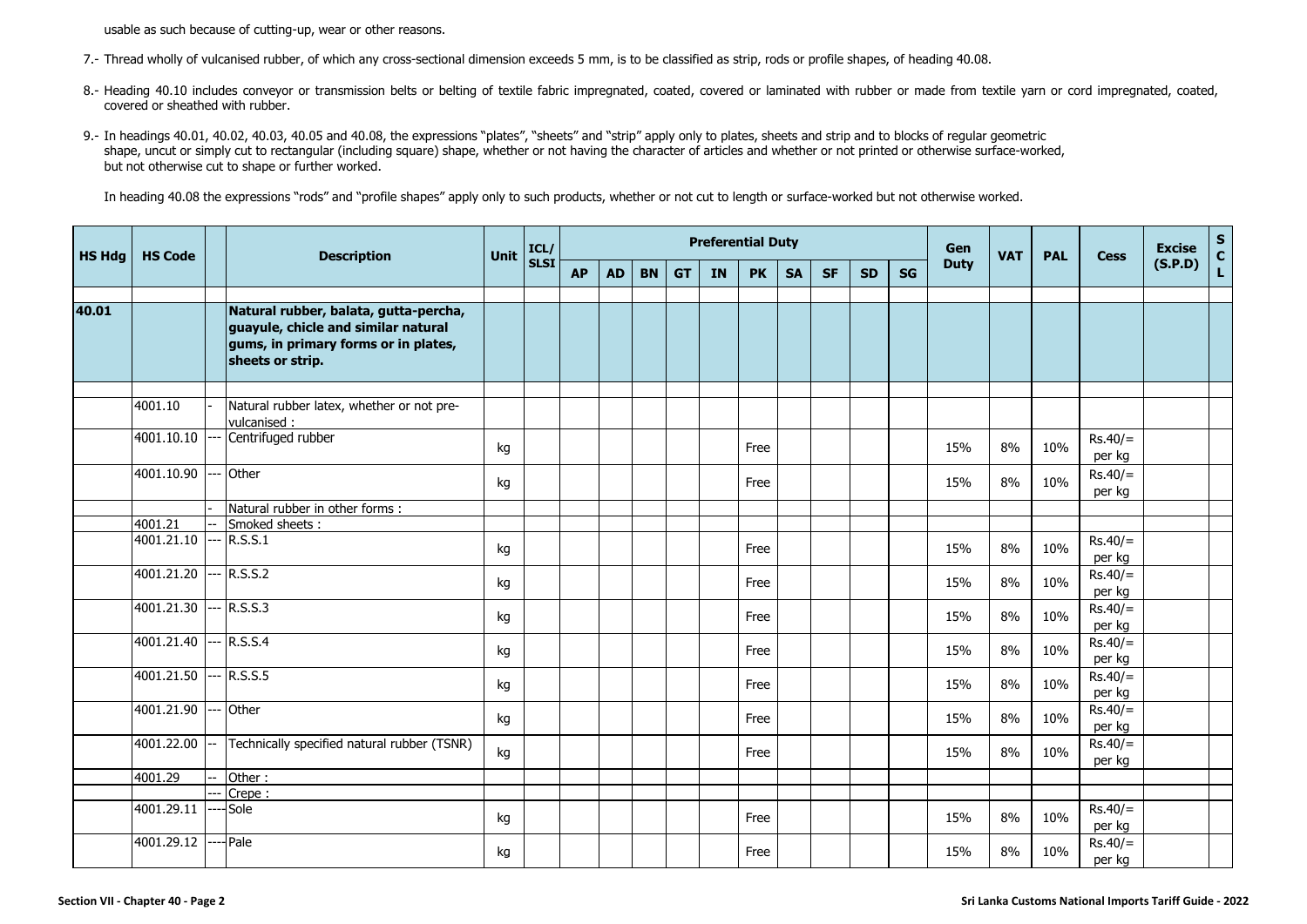| <b>HS Hdg</b> | <b>HS Code</b>           | <b>Description</b>                                                                                                                                                                                                                        | <b>Unit</b> | ICL/        |           |           |           |           |             | <b>Preferential Duty</b> |           | Gen          | <b>VAT</b>   | <b>PAL</b> | <b>Cess</b>  | <b>Excise</b> | S<br>C<br>L |                     |         |  |
|---------------|--------------------------|-------------------------------------------------------------------------------------------------------------------------------------------------------------------------------------------------------------------------------------------|-------------|-------------|-----------|-----------|-----------|-----------|-------------|--------------------------|-----------|--------------|--------------|------------|--------------|---------------|-------------|---------------------|---------|--|
|               |                          |                                                                                                                                                                                                                                           |             | <b>SLSI</b> | <b>AP</b> | <b>AD</b> | <b>BN</b> | <b>GT</b> | <b>IN</b>   | <b>PK</b>                | <b>SA</b> | <b>SF</b>    | <b>SD</b>    | SG         | <b>Duty</b>  |               |             |                     | (S.P.D) |  |
|               |                          |                                                                                                                                                                                                                                           |             |             |           |           |           |           |             |                          |           |              |              |            |              |               |             |                     |         |  |
|               | 4001.29.13               | Brown                                                                                                                                                                                                                                     | kg          |             |           |           |           |           |             | Free                     |           |              |              |            | 15%          | 8%            | 10%         | $Rs.40/=$<br>per kg |         |  |
|               | 4001.29.14               | Scrap                                                                                                                                                                                                                                     | kg          |             |           |           |           |           |             | Free                     |           |              |              |            | 15%          | 8%            | 10%         | $Rs.40/=$<br>per kg |         |  |
|               | 4001.29.20               | <b>Block rubber</b>                                                                                                                                                                                                                       | kg          |             |           |           |           |           |             | Free                     |           |              |              |            | 15%          | 8%            | 10%         | $Rs.40/=$<br>per kg |         |  |
|               | 4001.29.30               | Low nitrogen natural rubber (LNNR)                                                                                                                                                                                                        | kg          |             |           |           |           |           |             | Free                     |           |              |              |            | 15%          | 8%            | 10%         | $Rs.40/=$<br>per kg |         |  |
|               | 4001.29.40               | Deproteinized natural rubber (DPNR)                                                                                                                                                                                                       | kg          |             |           |           |           |           |             | Free                     |           |              |              |            | 15%          | 8%            | 10%         | $Rs.40/=$<br>per kg |         |  |
|               | 4001.29.50               | MG rubber                                                                                                                                                                                                                                 | kg          |             |           |           |           |           |             | Free                     |           |              |              |            | 15%          | 8%            | 10%         | $Rs.40/=$<br>per kg |         |  |
|               | 4001.29.60               | SP rubber                                                                                                                                                                                                                                 | kg          |             |           |           |           |           |             | Free                     |           |              |              |            | 15%          | 8%            | 10%         | $Rs.40/=$<br>per kg |         |  |
|               | 4001.29.70               | Other chemically modified form of rubber                                                                                                                                                                                                  | kg          |             |           |           |           |           |             | Free                     |           |              |              |            | 15%          | 8%            | 10%         | $Rs.40/=$<br>per kg |         |  |
|               | 4001.29.90               | Other                                                                                                                                                                                                                                     | kg          |             |           |           |           |           |             | Free                     |           |              |              |            | 15%          | 8%            | 10%         | $Rs.40/=$<br>per kg |         |  |
|               | 4001.30.00               | Balata, gutta-percha, guayule, chicle and<br>similar natural gums                                                                                                                                                                         | kg          |             |           |           |           |           |             | Free                     |           |              |              |            | 15%          | 8%            | 10%         | $Rs.40/=$<br>per kg |         |  |
|               |                          |                                                                                                                                                                                                                                           |             |             |           |           |           |           |             |                          |           |              |              |            |              |               |             |                     |         |  |
| 40.02         |                          | Synthetic rubber and factice derived<br>from oils, in primary forms or in plates,<br>sheets or strip; mixtures of any product<br>of heading 40.01 with any product of<br>this heading, in primary forms or in<br>plates, sheets or strip. |             |             |           |           |           |           |             |                          |           |              |              |            |              |               |             |                     |         |  |
|               |                          |                                                                                                                                                                                                                                           |             |             |           |           |           |           |             |                          |           |              |              |            |              |               |             |                     |         |  |
|               |                          | Styrene-butadiene rubber (SBR);<br>carboxylated styrene-butadiene rubber<br>$(XSBR)$ :                                                                                                                                                    |             |             |           |           |           |           |             |                          |           |              |              |            |              |               |             |                     |         |  |
|               | 4002.11.00               | Latex                                                                                                                                                                                                                                     | kg          |             |           |           |           |           | Free        | Free                     |           | Free         | Free         | Free       | Free         | 8%            | 10%         |                     |         |  |
|               | 4002.19.00               | Other                                                                                                                                                                                                                                     | kg          |             | Free      |           |           |           | <b>Free</b> | Free                     |           | Free         | Free         | Free       | Free         | 8%            | 10%         |                     |         |  |
|               | 4002.20.00               | Butadiene rubber (BR)<br>Isobutene-isoprene (butyl) rubber (IIR);<br>halo-isobutene-isoprene rubber (CIIR or<br>BIIR):                                                                                                                    | kg          |             | Free      |           |           |           | Free        | Free                     |           | Free         | Free         | Free       | Free         | 8%            | 10%         |                     |         |  |
|               | 4002.31.00               | Isobutene-isoprene (butyl) rubber (IIR)                                                                                                                                                                                                   | kg          |             |           |           |           |           | Free        | Free                     |           | Free         | Free         | Free       | Free         | 8%            | 10%         |                     |         |  |
|               | 4002.39.00               | Other                                                                                                                                                                                                                                     | kg          |             |           |           |           |           | Free        | Free                     |           | Free         | Free         | Free       | Free         | 8%            | 10%         |                     |         |  |
|               |                          | Chloroprene (Chlorobutadiene) rubber (CR) :                                                                                                                                                                                               |             |             |           |           |           |           |             |                          |           |              |              |            |              |               |             |                     |         |  |
|               | 4002.41.00               | Latex                                                                                                                                                                                                                                     | kg          |             |           |           |           |           | Free        | Free                     |           | Free         | Free         | Free       | Free         | 8%            | 10%         |                     |         |  |
|               | 4002.49.00               | Other                                                                                                                                                                                                                                     | kg          |             |           |           |           |           | Free        | Free                     |           | Free         | Free         | Free       | Free         | 8%            | 10%         |                     |         |  |
|               |                          | Acrylonitrile-butadiene rubber (NBR) :                                                                                                                                                                                                    |             |             |           |           |           |           |             |                          |           |              |              |            |              |               |             |                     |         |  |
|               | 4002.51.00<br>4002.59.00 | Latex<br>Other                                                                                                                                                                                                                            | kg          |             |           |           |           |           | Free        | Free                     |           | Free<br>Free | Free<br>Free | Free       | Free<br>Free | 8%<br>8%      | 10%<br>10%  |                     |         |  |
|               | 4002.60.00               | Isoprene rubber (IR)                                                                                                                                                                                                                      | kg<br>kg    |             |           |           |           |           | Free        | Free<br>Free             |           |              |              | Free       | 15%          | 8%            | 10%         |                     |         |  |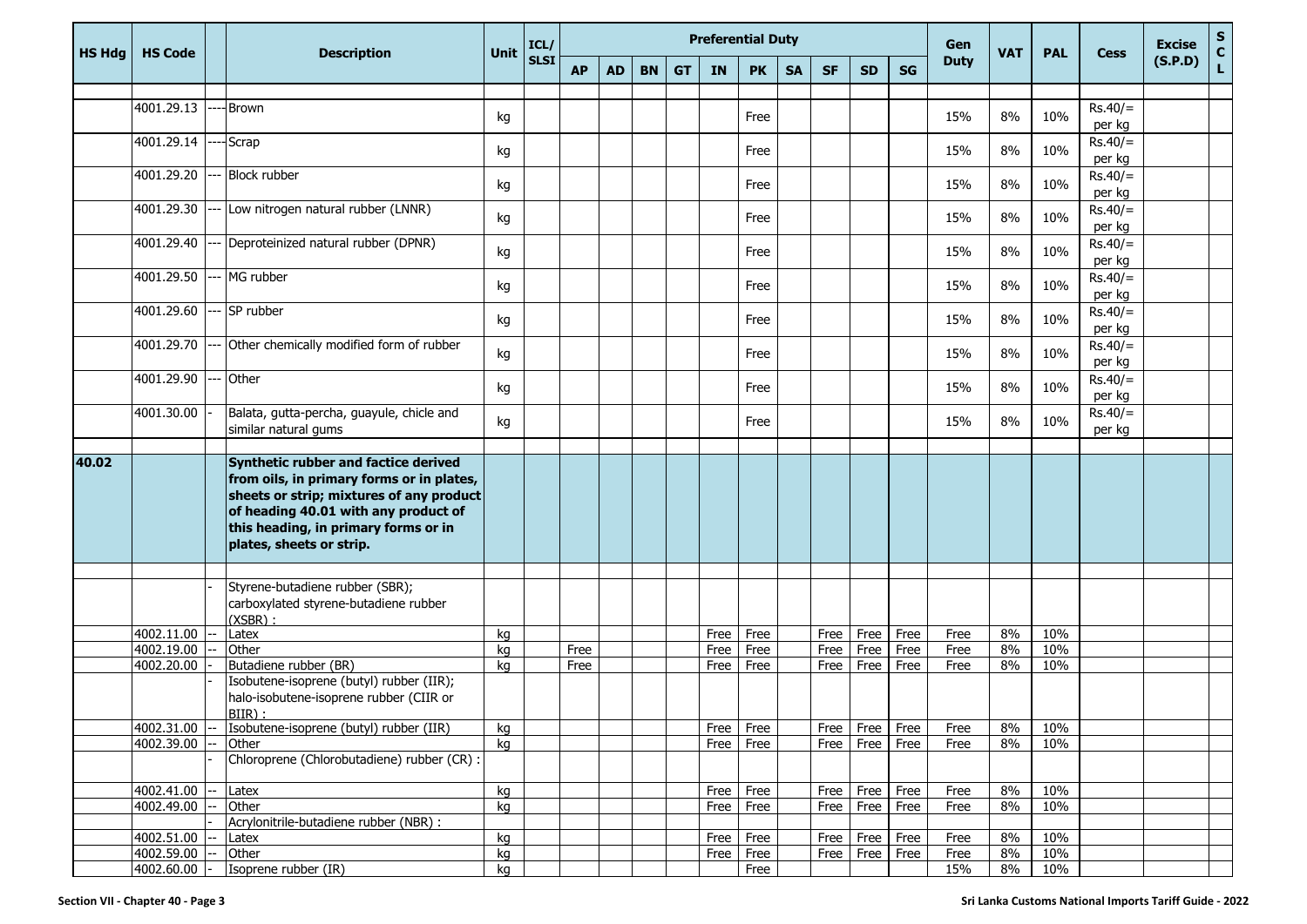| <b>HS Hdg</b> | <b>HS Code</b> | <b>Description</b>                                                                                              | <b>Unit</b> | ICL/        |           |           |           |           | <b>Preferential Duty</b> |           |           |           |           |           | Gen         | <b>VAT</b> | <b>PAL</b> | <b>Cess</b>         | <b>Excise</b> | S<br>C<br>L |
|---------------|----------------|-----------------------------------------------------------------------------------------------------------------|-------------|-------------|-----------|-----------|-----------|-----------|--------------------------|-----------|-----------|-----------|-----------|-----------|-------------|------------|------------|---------------------|---------------|-------------|
|               |                |                                                                                                                 |             | <b>SLSI</b> | <b>AP</b> | <b>AD</b> | <b>BN</b> | <b>GT</b> | <b>IN</b>                | <b>PK</b> | <b>SA</b> | <b>SF</b> | <b>SD</b> | <b>SG</b> | <b>Duty</b> |            |            |                     | (S.P.D)       |             |
|               |                |                                                                                                                 |             |             |           |           |           |           |                          |           |           |           |           |           |             |            |            |                     |               |             |
|               | 4002.70.00     | Ethylene-propylene-non-conjugated diene<br>rubber (EPDM)                                                        | kg          |             |           |           |           |           | Free                     | Free      |           | Free      | Free      | Free      | Free        | 8%         | 10%        |                     |               |             |
|               | 4002.80.00     | Mixtures of any product of heading 40.01<br>with any product of this heading                                    | kg          |             |           |           |           |           | Free                     | Free      |           | Free      | Free      | Free      | Free        | 8%         | 10%        |                     |               |             |
|               |                | Other:                                                                                                          |             |             |           |           |           |           |                          |           |           |           |           |           |             |            |            |                     |               |             |
|               | 4002.91.00     | Latex                                                                                                           | kg          |             |           |           |           |           | Free                     | Free      |           | Free      | Free      | Free      | Free        | 8%         | 10%        |                     |               |             |
|               | 4002.99.00     | Other                                                                                                           | kg          |             |           |           |           |           | Free                     |           |           | Free      | Free      | Free      | Free        | 8%         | 10%        |                     |               |             |
| 40.03         | 4003.00.00     | Reclaimed rubber in primary forms or<br>in plates, sheets or strip.                                             | kg          |             |           |           |           |           | Free                     | Free      |           | Free      | Free      | Free      | Free        | 8%         | 10%        |                     |               |             |
| 40.04         |                | Waste, parings and scrap of rubber<br>(other than hard rubber) and powders<br>and granules obtained therefrom : |             |             |           |           |           |           |                          |           |           |           |           |           |             |            |            |                     |               |             |
|               |                |                                                                                                                 |             |             |           |           |           |           |                          |           |           |           |           |           |             |            |            |                     |               |             |
|               | 4004.00.10     | Scrap of unhardened rubber obtained from<br>rejected or worn out tyres and curing bags                          | kg          | L           |           |           |           |           |                          |           |           |           |           |           | 15%         | 8%         | 10%        |                     |               |             |
|               | 4004.00.20     | --- Scrap and waste of micro cellular                                                                           | kg          |             |           |           |           |           |                          |           |           |           |           |           | 15%         | 8%         | 10%        |                     |               |             |
|               | 4004.00.90     | Other                                                                                                           | kg          |             |           |           |           |           |                          |           |           |           |           |           | 15%         | 8%         | 10%        |                     |               |             |
|               |                |                                                                                                                 |             |             |           |           |           |           |                          |           |           |           |           |           |             |            |            |                     |               |             |
| 40.05         |                | Compounded rubber, unvulcanised, in<br>primary forms or in plates, sheets or<br>strip.                          |             |             |           |           |           |           |                          |           |           |           |           |           |             |            |            |                     |               |             |
|               |                |                                                                                                                 |             |             |           |           |           |           |                          |           |           |           |           |           |             |            |            |                     |               |             |
|               | 4005.10.00     | Compounded with carbon black or silica                                                                          |             |             |           |           |           |           |                          |           |           |           |           |           |             |            |            |                     |               |             |
|               |                | With silica                                                                                                     |             |             |           |           |           |           |                          |           |           |           |           |           |             |            |            |                     |               |             |
|               | 4005.10.11     | ----Of natural rubber                                                                                           | kg          |             |           |           |           |           |                          |           |           |           |           |           | 15%         | 8%         | 10%        | $Rs.15/=$<br>per kg |               |             |
|               | 4005.10.19     | ---- Other                                                                                                      | kg          |             |           |           |           |           |                          |           |           |           |           | Free      | Free        | 8%         | 10%        |                     |               |             |
|               |                | --- With carbon black                                                                                           |             |             |           |           |           |           |                          |           |           |           |           |           |             |            |            |                     |               |             |
|               | 4005.10.21     | -Of natural rubber                                                                                              | kg          |             |           |           |           |           |                          |           |           |           |           |           | 15%         | 8%         | 10%        | $Rs.15/=$<br>per kg |               |             |
|               | 4005.10.29     | -Other                                                                                                          | kg          |             |           |           |           |           |                          |           |           |           |           | Free      | Free        | 8%         | 10%        |                     |               |             |
|               | 4005.20.00     | Solutions; dispersions other than those of<br>subheading 4005.10                                                | kg          |             |           |           |           |           |                          |           |           |           |           |           | 15%         | 8%         | 10%        | $Rs.15/=$<br>per kg |               |             |
|               |                | Other:                                                                                                          |             |             |           |           |           |           |                          |           |           |           |           |           |             |            |            |                     |               |             |
|               | 4005.91.00     | Plates, sheets and strip                                                                                        | kg          |             |           |           |           |           |                          |           |           |           |           |           | 15%         | 8%         | 10%        | $Rs.15/=$<br>per kg |               |             |
|               | 4005.99.00     | Other                                                                                                           | kg          |             |           |           |           |           |                          |           |           |           |           |           | 15%         | 8%         | 10%        | $Rs.15/=$<br>per kg |               |             |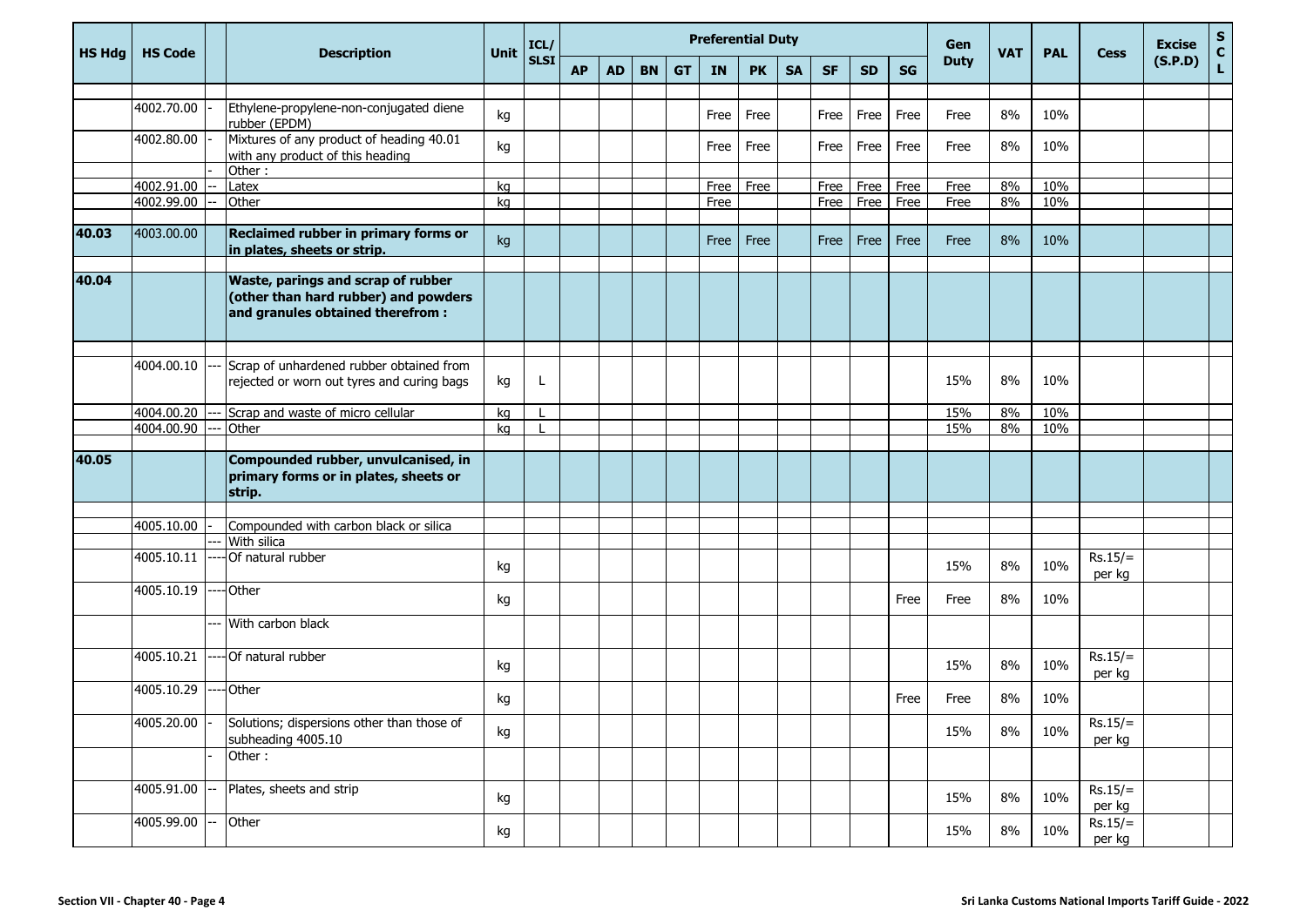| <b>HS Hdg</b> | <b>HS Code</b> | <b>Description</b>                                                                                                                      | <b>Unit</b> | ICL/        |           |           |           |           |           | <b>Preferential Duty</b> |           |           |           | Gen  | <b>VAT</b>  | <b>PAL</b> | <b>Cess</b> | <b>Excise</b>                 | $rac{s}{c}$ |                    |
|---------------|----------------|-----------------------------------------------------------------------------------------------------------------------------------------|-------------|-------------|-----------|-----------|-----------|-----------|-----------|--------------------------|-----------|-----------|-----------|------|-------------|------------|-------------|-------------------------------|-------------|--------------------|
|               |                |                                                                                                                                         |             | <b>SLSI</b> | <b>AP</b> | <b>AD</b> | <b>BN</b> | <b>GT</b> | <b>IN</b> | <b>PK</b>                | <b>SA</b> | <b>SF</b> | <b>SD</b> | SG   | <b>Duty</b> |            |             |                               | (S.P.D)     | $\bar{\mathbf{L}}$ |
| 40.06         |                | Other forms (for example, rods, tubes<br>and profile shapes) and articles (for<br>example, discs and rings), of<br>unvulcanised rubber. |             |             |           |           |           |           |           |                          |           |           |           |      |             |            |             |                               |             |                    |
|               | 4006.10.00     | "Camel-back" strips for retreading rubber<br>tyres                                                                                      | kg          |             |           |           |           |           |           | Free                     |           |           |           |      | 15%         | 8%         | 10%         | $Rs.15/=$<br>per kg           |             |                    |
|               | 4006.90.00     | Other                                                                                                                                   | kg          |             |           |           |           |           |           |                          |           |           |           |      | 15%         | 8%         | 10%         | $Rs.15/=$<br>per kg           |             |                    |
| 40.07         | 4007.00.00     | Vulcanised rubber thread and cord.                                                                                                      | kg          |             |           |           |           |           |           | Free                     |           |           | 1.5%      | Free | Free        | 8%         | 10%         |                               |             |                    |
| 40.08         |                | Plates, sheets, strip, rods and profile<br>shapes, of vulcanised rubber other<br>than hard rubber.                                      |             |             |           |           |           |           |           |                          |           |           |           |      |             |            |             |                               |             |                    |
|               |                | Of cellular rubber:                                                                                                                     |             |             |           |           |           |           |           |                          |           |           |           |      |             |            |             |                               |             |                    |
|               | 4008.11.00     | Plates, sheets and strip                                                                                                                | kg          |             |           |           |           |           |           | Free                     |           |           |           |      | 15%         | 8%         | 10%         | 15% or<br>$Rs.25/=$<br>per kg |             |                    |
|               | 4008.19.00     | Other                                                                                                                                   | kg          |             |           |           |           |           |           |                          |           |           |           |      | 15%         | 8%         | 10%         | 15% or<br>$Rs.25/=$<br>per kg |             |                    |
|               |                | Of non-cellular rubber:                                                                                                                 |             |             |           |           |           |           |           |                          |           |           |           |      |             |            |             |                               |             |                    |
|               | 4008.21.00     | Plates, sheets and strip                                                                                                                | kg          |             |           |           |           |           |           | Free                     |           |           |           |      | 15%         | 8%         | 10%         | 15% or<br>$Rs.25/=$<br>per kg |             |                    |
|               | 4008.29.00     | Other                                                                                                                                   | kg          |             |           |           |           |           |           | Free                     |           |           |           |      | 15%         | 8%         | 10%         | 15% or<br>$Rs.25/=$<br>per kg |             |                    |
|               |                |                                                                                                                                         |             |             |           |           |           |           |           |                          |           |           |           |      |             |            |             |                               |             |                    |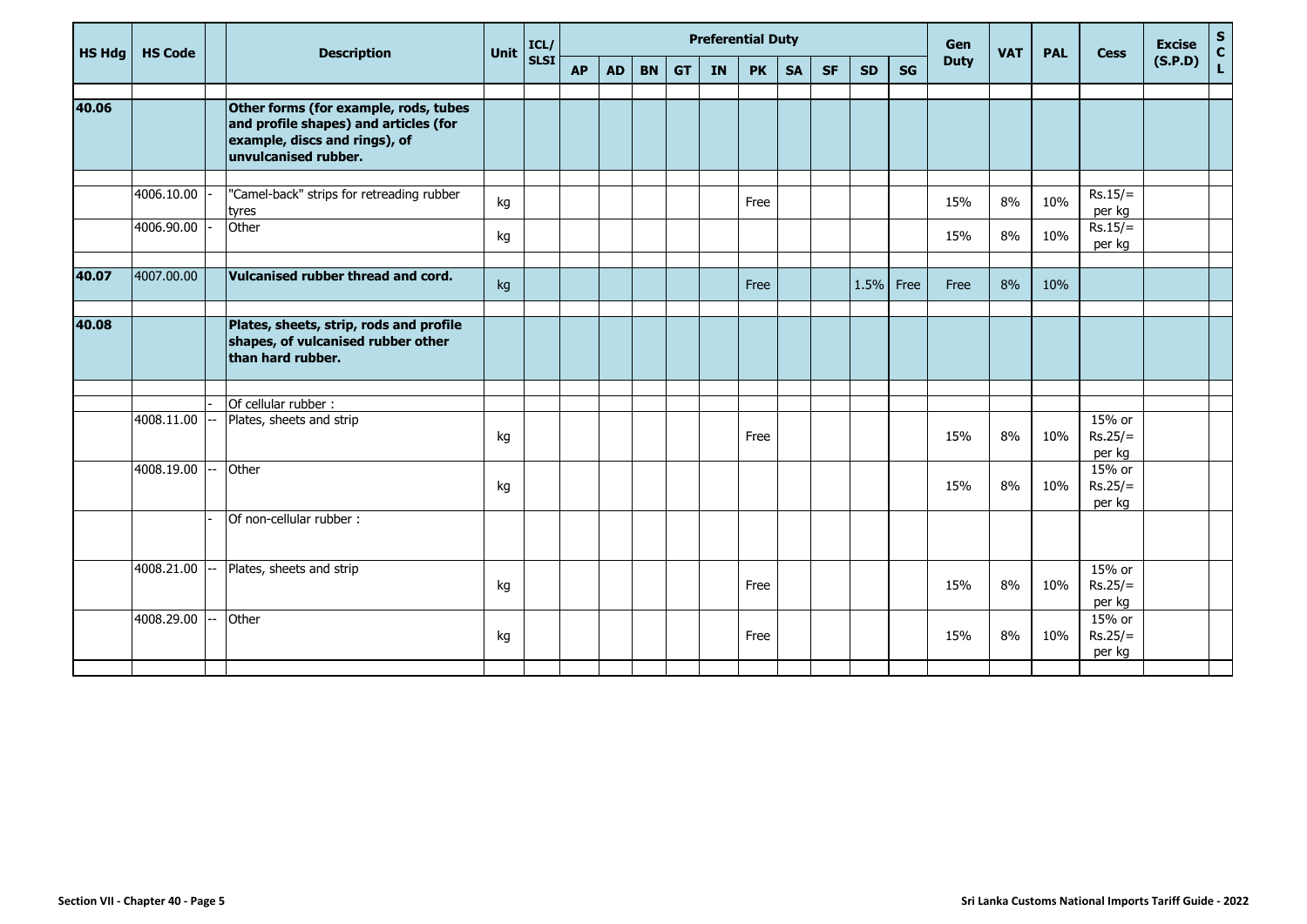| <b>HS Hdg</b> | <b>HS Code</b> |    | <b>Description</b>                                                                                                                                   | <b>Unit</b> | ICL/        |           |           |           |           | <b>Preferential Duty</b> |           |           |           |           |    | Gen         | <b>VAT</b> | <b>PAL</b> | <b>Cess</b>                     | <b>Excise</b> | $\mathbf S$  |
|---------------|----------------|----|------------------------------------------------------------------------------------------------------------------------------------------------------|-------------|-------------|-----------|-----------|-----------|-----------|--------------------------|-----------|-----------|-----------|-----------|----|-------------|------------|------------|---------------------------------|---------------|--------------|
|               |                |    |                                                                                                                                                      |             | <b>SLSI</b> | <b>AP</b> | <b>AD</b> | <b>BN</b> | <b>GT</b> | <b>IN</b>                | <b>PK</b> | <b>SA</b> | <b>SF</b> | <b>SD</b> | SG | <b>Duty</b> |            |            |                                 | (S.P.D)       | $\mathbf{c}$ |
| 40.09         |                |    | Tubes, pipes and hoses, of vulcanised<br>rubber other than hard rubber, with or<br>without their fittings (for example,<br>joints, elbows, flanges). |             |             |           |           |           |           |                          |           |           |           |           |    |             |            |            |                                 |               |              |
|               |                |    | Not reinforced or otherwise combined with                                                                                                            |             |             |           |           |           |           |                          |           |           |           |           |    |             |            |            |                                 |               |              |
|               | 4009.11.00     |    | other materials :<br>Without fittings                                                                                                                | kg          |             |           |           |           |           |                          | Free      |           |           |           |    | 15%         | 8%         | 10%        | 15% or<br>$Rs.25/=$<br>per kg   |               |              |
|               | 4009.12.00     | -- | With fittings                                                                                                                                        | kg          |             |           |           |           |           |                          | Free      |           |           |           |    | 15%         | 8%         | 10%        | 15% or<br>$Rs.25/=$<br>per kg   |               |              |
|               |                |    | Reinforced or otherwise combined only with<br>metal :                                                                                                |             |             |           |           |           |           |                          |           |           |           |           |    |             |            |            |                                 |               |              |
|               | 4009.21        |    | Without fittings :                                                                                                                                   |             |             |           |           |           |           |                          |           |           |           |           |    |             |            |            |                                 |               |              |
|               | 4009.21.10     |    | -- Intended for transfer of liquefied petroleum<br>gas                                                                                               | kg          | S           |           |           |           |           |                          | Free      |           |           |           |    | 15%         | 8%         | 10%        | 15% or<br>$Rs.25/=$<br>per kg   |               |              |
|               | 4009.21.90     |    | Other                                                                                                                                                | kg          |             |           |           |           |           |                          | Free      |           |           |           |    | 15%         | 8%         | 10%        | 15% or<br>$Rs.25/=$<br>per kg   |               |              |
|               | 4009.22        |    | With fittings :                                                                                                                                      |             |             |           |           |           |           |                          | Free      |           |           |           |    | 15%         | 8%         | 10%        | 15% or<br>$Rs.25/=$<br>per kg   |               |              |
|               | 4009.22.10     |    | --- Intended for transfer of liquefied petroleum<br>gas                                                                                              | kg          | S           |           |           |           |           |                          | Free      |           |           |           |    | 15%         | 8%         | 10%        | 15% or<br>$Rs.25/=$<br>per kg   |               |              |
|               | 4009.22.90     |    | Other                                                                                                                                                | kg          |             |           |           |           |           |                          | Free      |           |           |           |    | 15%         | 8%         | 10%        | 15% or<br>$Rs.25/=$<br>per kg   |               |              |
|               |                |    | Reinforced or otherwise combined only with<br>textile materials :                                                                                    |             |             |           |           |           |           |                          |           |           |           |           |    |             |            |            |                                 |               |              |
|               | 4009.31        |    | Without fittings :                                                                                                                                   |             |             |           |           |           |           |                          |           |           |           |           |    |             |            |            |                                 |               |              |
|               | 4009.31.10     |    | Intended for transfer of liquefied petroleum<br>gas                                                                                                  | kg          | $\sf S$     |           |           |           |           |                          | Free      |           |           |           |    | 15%         | 8%         | 10%        | $15%$ or<br>$Rs.25/=$<br>per kg |               |              |
|               | 4009.31.90     |    | Other                                                                                                                                                | kg          |             |           |           |           |           |                          | Free      |           |           |           |    | 15%         | $8\%$      | 10%        | 15% or<br>$Rs.25/=$<br>per kg   |               |              |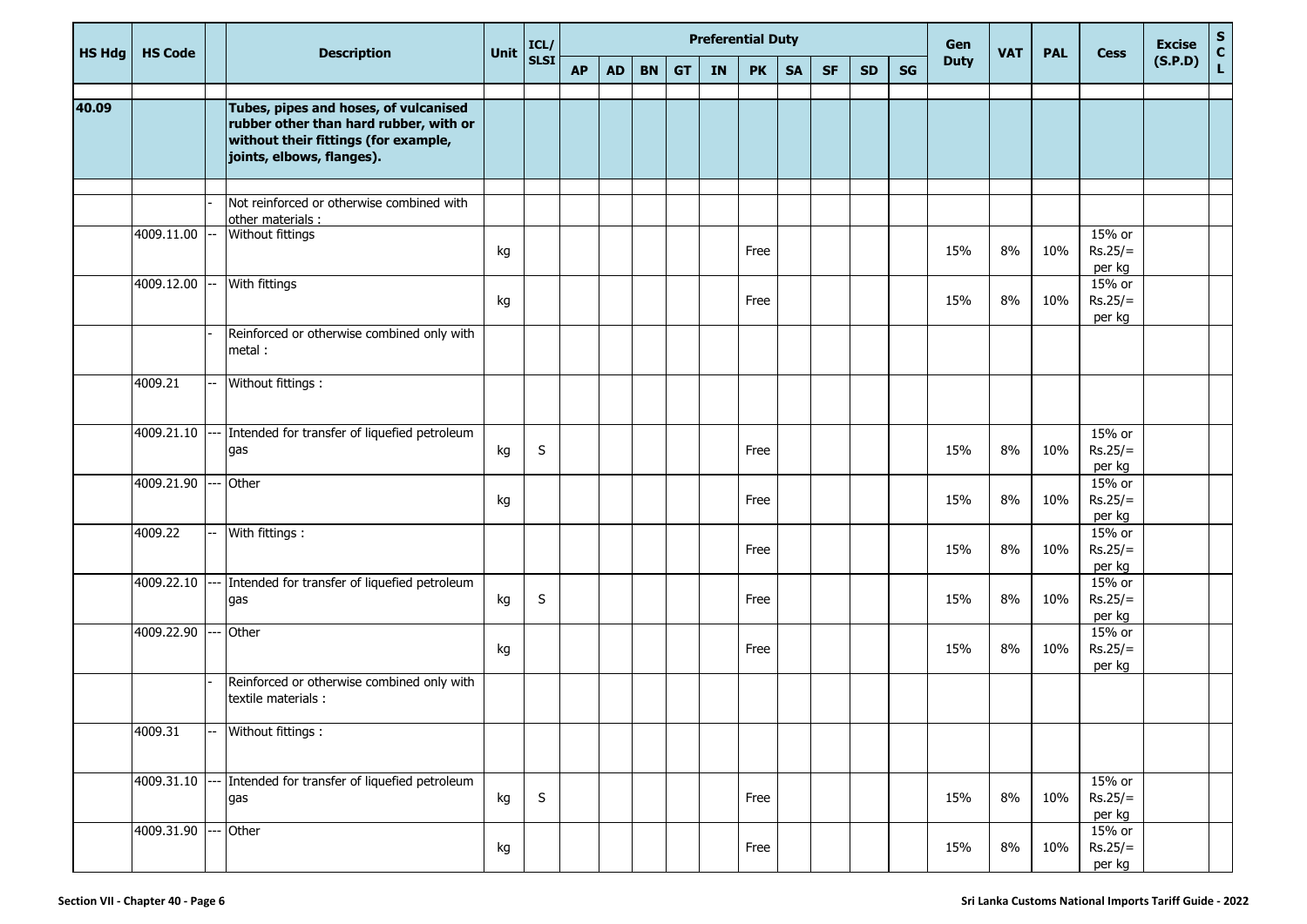| HS Hdg | <b>HS Code</b> | <b>Description</b>                               | Unit | ICL/        | <b>Preferential Duty</b> |           |           |           |           |           |           |           |           |    | Gen         | <b>VAT</b> | <b>PAL</b> | <b>Cess</b>         | <b>Excise</b> | $S$ $C$ $L$ |
|--------|----------------|--------------------------------------------------|------|-------------|--------------------------|-----------|-----------|-----------|-----------|-----------|-----------|-----------|-----------|----|-------------|------------|------------|---------------------|---------------|-------------|
|        |                |                                                  |      | <b>SLSI</b> | <b>AP</b>                | <b>AD</b> | <b>BN</b> | <b>GT</b> | <b>IN</b> | <b>PK</b> | <b>SA</b> | <b>SF</b> | <b>SD</b> | SG | <b>Duty</b> |            |            |                     | (S.P.D)       |             |
|        |                |                                                  |      |             |                          |           |           |           |           |           |           |           |           |    |             |            |            |                     |               |             |
|        | 4009.32        | With fittings:                                   |      |             |                          |           |           |           |           |           |           |           |           |    |             |            |            |                     |               |             |
|        |                |                                                  |      |             |                          |           |           |           |           |           |           |           |           |    |             |            |            |                     |               |             |
|        | 4009.32.10     | --- Intended for transfer of liquefied petroleum |      |             |                          |           |           |           |           |           |           |           |           |    |             |            |            | 15% or              |               |             |
|        |                | gas                                              | kg   | $\sf S$     |                          |           |           |           |           | Free      |           |           |           |    | 15%         | 8%         | 10%        | $Rs.25/=$           |               |             |
|        |                |                                                  |      |             |                          |           |           |           |           |           |           |           |           |    |             |            |            | per kg              |               |             |
|        | 4009.32.90     | Other                                            |      |             |                          |           |           |           |           |           |           |           |           |    |             |            |            | 15% or              |               |             |
|        |                |                                                  | kg   |             |                          |           |           |           |           | Free      |           |           |           |    | 15%         | 8%         | 10%        | $Rs.25/=$           |               |             |
|        |                | Reinforced or otherwise combined with other      |      |             |                          |           |           |           |           |           |           |           |           |    |             |            |            | per kg              |               |             |
|        |                | materials:                                       |      |             |                          |           |           |           |           |           |           |           |           |    |             |            |            |                     |               |             |
|        | 4009.41.00     | Without fittings :                               |      |             |                          |           |           |           |           |           |           |           |           |    |             |            |            |                     |               |             |
|        |                |                                                  |      |             |                          |           |           |           |           |           |           |           |           |    |             |            |            |                     |               |             |
|        |                |                                                  |      |             |                          |           |           |           |           |           |           |           |           |    |             |            |            |                     |               |             |
|        | 4009.41.10     | Intended for transfer of liquefied petroleum     |      |             |                          |           |           |           |           |           |           |           |           |    |             |            |            | 15% or              |               |             |
|        |                | gas                                              | kg   | $\sf S$     |                          |           |           |           |           | Free      |           |           |           |    | 15%         | 8%         | 10%        | $Rs.25/=$<br>per kg |               |             |
|        | 4009.41.90     | Other                                            |      |             |                          |           |           |           |           |           |           |           |           |    |             |            |            | 15% or              |               |             |
|        |                |                                                  | kg   |             |                          |           |           |           |           | Free      |           |           |           |    | 15%         | 8%         | 10%        | $Rs.25/=$           |               |             |
|        |                |                                                  |      |             |                          |           |           |           |           |           |           |           |           |    |             |            |            | per kg              |               |             |
|        | 4009.42.00     | With fittings                                    |      |             |                          |           |           |           |           |           |           |           |           |    |             |            |            |                     |               |             |
|        |                |                                                  |      |             |                          |           |           |           |           |           |           |           |           |    |             |            |            |                     |               |             |
|        |                |                                                  |      |             |                          |           |           |           |           |           |           |           |           |    |             |            |            |                     |               |             |
|        | 4009.42.10     | Intended for transfer of liquefied petroleum     |      |             |                          |           |           |           |           |           |           |           |           |    |             |            |            | 15% or              |               |             |
|        |                | gas                                              | kg   | $\sf S$     |                          |           |           |           |           | Free      |           |           |           |    | 15%         | 8%         | 10%        | $Rs.25/=$           |               |             |
|        | 4009.42.90     | Other                                            |      |             |                          |           |           |           |           |           |           |           |           |    |             |            |            | per kg<br>15% or    |               |             |
|        |                |                                                  | kg   |             |                          |           |           |           |           | Free      |           |           |           |    | 15%         | 8%         | 10%        | $Rs.25/=$           |               |             |
|        |                |                                                  |      |             |                          |           |           |           |           |           |           |           |           |    |             |            |            | per kg              |               |             |
|        |                |                                                  |      |             |                          |           |           |           |           |           |           |           |           |    |             |            |            |                     |               |             |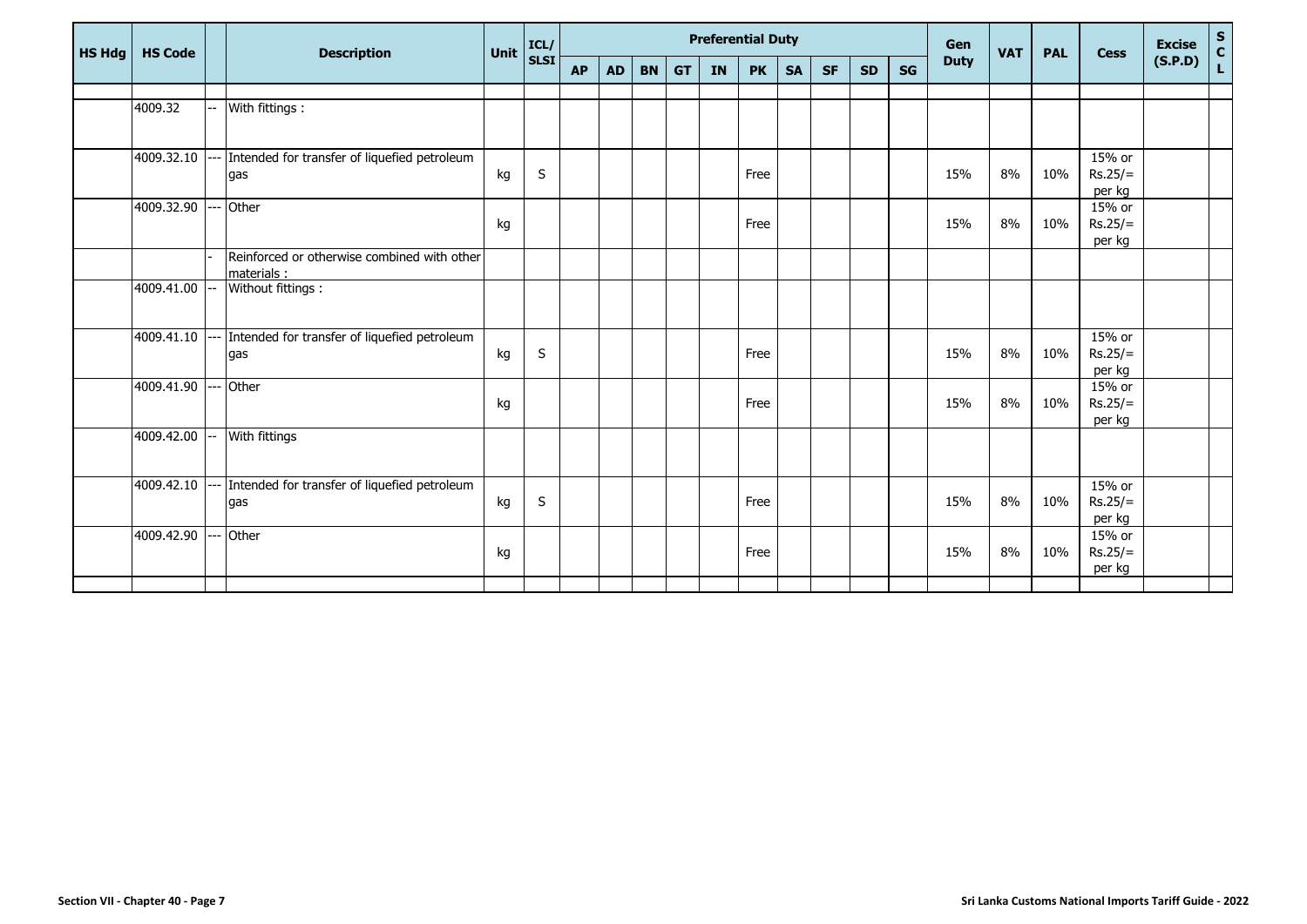| <b>HS Hdg</b> | <b>HS Code</b> | <b>Description</b>                                                                                                                                                     | Unit | ICL/        |           |           |           |           |    | <b>Preferential Duty</b> |           | Gen       | <b>VAT</b> | <b>PAL</b> | <b>Cess</b>                    | <b>Excise</b> | $\mathsf{s}$<br>$\mathbf{C}$ |                                |         |             |
|---------------|----------------|------------------------------------------------------------------------------------------------------------------------------------------------------------------------|------|-------------|-----------|-----------|-----------|-----------|----|--------------------------|-----------|-----------|------------|------------|--------------------------------|---------------|------------------------------|--------------------------------|---------|-------------|
|               |                |                                                                                                                                                                        |      | <b>SLSI</b> | <b>AP</b> | <b>AD</b> | <b>BN</b> | <b>GT</b> | IN | <b>PK</b>                | <b>SA</b> | <b>SF</b> | <b>SD</b>  | <b>SG</b>  | <b>Duty</b>                    |               |                              |                                | (S.P.D) | $\mathbf L$ |
| 40.10         |                | <b>Conveyor or transmission belts or</b>                                                                                                                               |      |             |           |           |           |           |    |                          |           |           |            |            |                                |               |                              |                                |         |             |
|               |                | belting, of vulcanised rubber.                                                                                                                                         |      |             |           |           |           |           |    |                          |           |           |            |            |                                |               |                              |                                |         |             |
|               |                | Conveyor belts or belting:                                                                                                                                             |      |             |           |           |           |           |    |                          |           |           |            |            |                                |               |                              |                                |         |             |
|               | 4010.11.00     | Reinforced only with metal                                                                                                                                             | ka   |             |           |           |           |           |    | Free                     |           |           |            |            | 15%                            | 8%            | 10%                          |                                |         |             |
|               | 4010.12.00     | Reinforced only with textile materials                                                                                                                                 | kg   |             |           |           |           |           |    | Free                     |           |           |            |            | 15%                            | 8%            | 10%                          |                                |         |             |
|               | 4010.19.00     | Other                                                                                                                                                                  | ka   |             |           |           |           |           |    | Free                     |           |           |            |            | 15%                            | 8%            | 10%                          |                                |         |             |
|               |                | Transmission belts or belting:                                                                                                                                         |      |             |           |           |           |           |    |                          |           |           |            |            |                                |               |                              |                                |         |             |
|               | 4010.31.00     | Endless transmission belts of trapezoidal<br>cross-section (V-belts), V-ribbed, of an<br>outside circumference exceeding 60 cm but<br>not exceeding 180 cm             | kg   |             |           |           |           |           |    |                          |           |           |            |            | 15%                            | 8%            | 10%                          |                                |         |             |
|               | 4010.32.00     | Endless transmission belts of trapezoidal<br>cross-section (V-belts), other than V-ribbed,<br>of an outside circumference exceeding 60<br>cm but not exceeding 180 cm  | kg   |             |           |           |           |           |    |                          |           |           |            |            | 15%                            | 8%            | 10%                          |                                |         |             |
|               | 4010.33.00     | Endless transmission belts of trapezoidal<br>cross-section (V-belts), V-ribbed, of an<br>outside circumference exceeding 180 cm but<br>not exceeding 240 cm            | kg   |             |           |           |           |           |    |                          |           |           |            |            | 15%                            | 8%            | 10%                          |                                |         |             |
|               | 4010.34.00     | Endless transmission belts of trapezoidal<br>cross-section (V-belts), other than V-ribbed,<br>of an outside circumference exceeding 180<br>cm but not exceeding 240 cm | kg   |             |           |           |           |           |    |                          |           |           |            |            | 15%                            | 8%            | 10%                          |                                |         |             |
|               | 4010.35.00     | Endless synchronous belts, of an outside<br>circumference exceeding 60 cm but not<br>exceeding 150 cm                                                                  | kg   |             |           |           |           |           |    |                          |           |           |            |            | 15%                            | 8%            | 10%                          | 5%                             |         |             |
|               | 4010.36.00     | Endless synchronous belts, of an outside<br>circumference exceeding 150 cm but not<br>exceeding 198 cm                                                                 | kg   |             |           |           |           |           |    |                          |           |           |            |            | 15%                            | 8%            | 10%                          |                                |         |             |
|               | 4010.39.00     | Other                                                                                                                                                                  | ka   |             |           |           |           |           |    |                          |           |           |            |            | 15%                            | 8%            | 10%                          |                                |         |             |
|               |                |                                                                                                                                                                        |      |             |           |           |           |           |    |                          |           |           |            |            |                                |               |                              |                                |         |             |
| 40.11         |                | New pneumatic tyres, of rubber (+).                                                                                                                                    |      |             |           |           |           |           |    |                          |           |           |            |            |                                |               |                              |                                |         |             |
|               |                |                                                                                                                                                                        |      |             |           |           |           |           |    |                          |           |           |            |            |                                |               |                              |                                |         |             |
|               | 4011.10        | Of a kind used on motor cars (including<br>station wagons and racing cars)                                                                                             |      |             |           |           |           |           |    |                          |           |           |            |            |                                |               |                              |                                |         |             |
|               | 4011.10.10     | Of a kind used on Go-Karts having a rim size<br>05 inches                                                                                                              | u    | L           |           |           |           |           |    |                          |           |           |            |            | Free                           | 8%            | 10%                          |                                |         |             |
|               | 4011.10.90     | Other                                                                                                                                                                  | u    | L           |           |           |           |           |    |                          |           |           |            |            | 15% or<br>$Rs.120/=$<br>per kg | 8%            | 10%                          | 30% or<br>$Rs.220/=$<br>per kg |         |             |
|               | 4011.20        | Of a kind used on buses or lorries:                                                                                                                                    |      |             |           |           |           |           |    |                          |           |           |            |            |                                |               |                              |                                |         |             |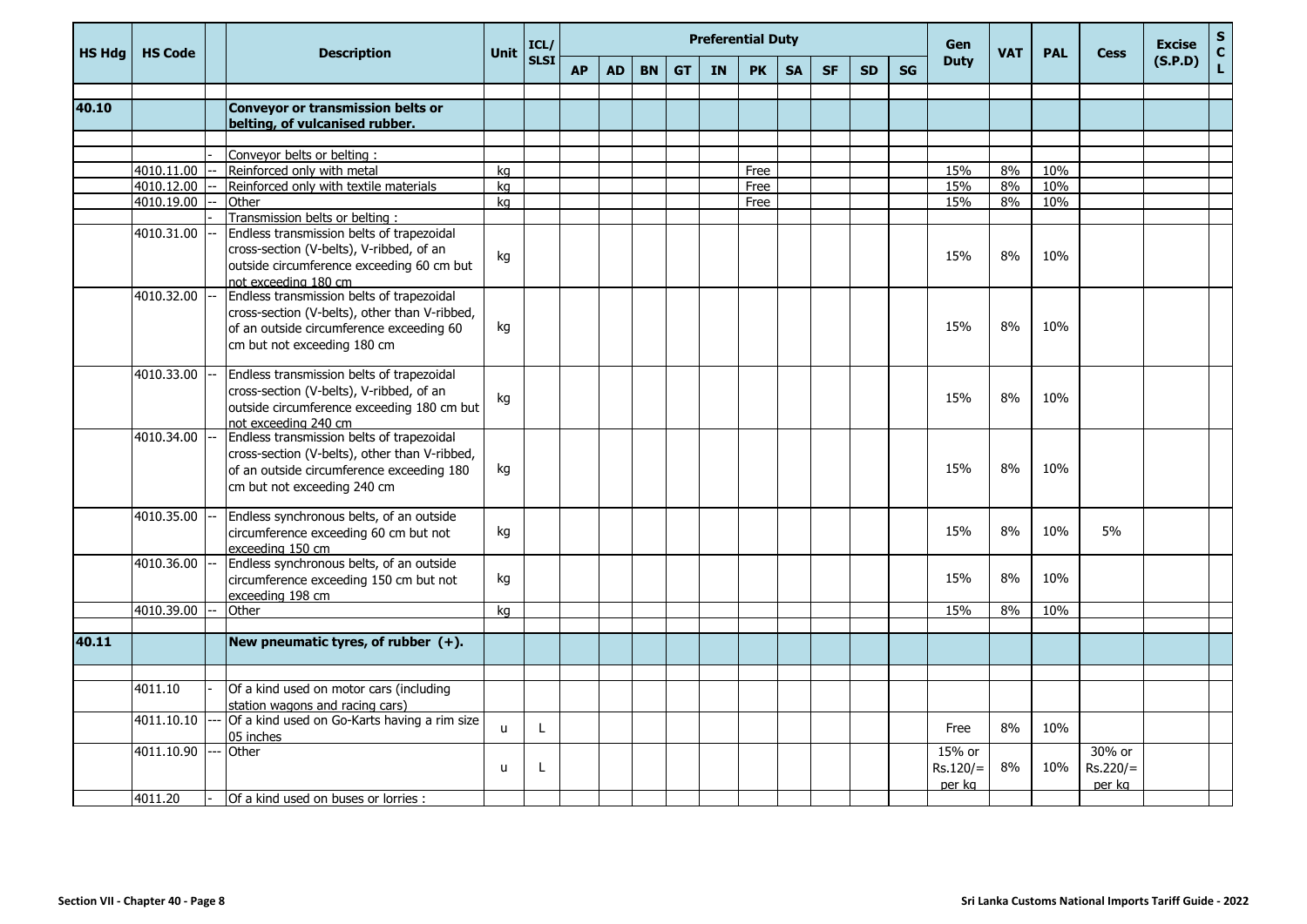| <b>HS Hdg</b> | <b>HS Code</b> | <b>Description</b>                                                  | <b>Unit</b>  | ICL/        |           |           |           |           |           | <b>Preferential Duty</b> |           |           |           |           | Gen         | <b>VAT</b> | <b>PAL</b> | <b>Cess</b> | <b>Excise</b> | $\mathsf{s}$<br>$\mathbf{C}$ |
|---------------|----------------|---------------------------------------------------------------------|--------------|-------------|-----------|-----------|-----------|-----------|-----------|--------------------------|-----------|-----------|-----------|-----------|-------------|------------|------------|-------------|---------------|------------------------------|
|               |                |                                                                     |              | <b>SLSI</b> | <b>AP</b> | <b>AD</b> | <b>BN</b> | <b>GT</b> | <b>IN</b> | <b>PK</b>                | <b>SA</b> | <b>SF</b> | <b>SD</b> | <b>SG</b> | <b>Duty</b> |            |            |             | (S.P.D)       | $\mathbf L$                  |
|               |                |                                                                     |              |             |           |           |           |           |           |                          |           |           |           |           |             |            |            |             |               |                              |
|               |                | Having a rim size 20 inches and above:                              |              |             |           |           |           |           |           |                          |           |           |           |           |             |            |            |             |               |                              |
|               | 4011.20.11     | ----Tyre casing without markings                                    |              |             |           |           |           |           |           |                          |           |           |           |           | 15% or      |            |            | 10% or      |               |                              |
|               |                |                                                                     | $\mathbf{u}$ |             |           |           |           |           |           |                          |           |           |           |           | $Rs.80/=$   | 8%         | 10%        | $Rs.75/=$   |               |                              |
|               |                |                                                                     |              |             |           |           |           |           |           |                          |           |           |           |           | per ka      |            |            | per ka      |               |                              |
|               | 4011.20.19     | --Other                                                             |              |             |           |           |           |           |           |                          |           |           |           |           | 15% or      |            |            | 10% or      |               |                              |
|               |                |                                                                     | $\mathbf{u}$ | L           |           |           |           |           |           |                          |           |           |           |           | $Rs.80/=$   | 8%         | 10%        | $Rs.75/=$   |               |                              |
|               |                |                                                                     |              |             |           |           |           |           |           |                          |           |           |           |           | per ka      |            |            | per ka      |               |                              |
|               | 4011.20.90     | --- Other                                                           |              |             |           |           |           |           |           |                          |           |           |           |           | 15% or      |            |            | 35% or      |               |                              |
|               |                |                                                                     | $\mathbf{u}$ |             |           |           |           |           |           |                          |           |           |           |           | $Rs.80/=$   | 8%         | 10%        | $Rs.170/=$  |               |                              |
|               |                |                                                                     |              |             |           |           |           |           |           |                          |           |           |           |           | per ka      |            |            | per ka      |               |                              |
|               | 4011.30.00     | Of a kind used on aircraft                                          | $\mathsf{u}$ |             |           |           |           |           |           |                          |           | 5%        | 4.5%      |           | 15%         | 8%         | Ex         |             |               |                              |
|               | 4011.40.00     | Of a kind used on motorcycles                                       | u            | L           |           |           |           |           |           |                          |           |           |           |           | 15% or      | 8%         | 10%        | 30% or      |               |                              |
|               |                |                                                                     |              |             |           |           |           |           |           |                          |           |           |           |           | $Rs.90/=$   |            |            | $Rs.180/=$  |               |                              |
|               | 4011.50.00     | Of a kind used on bicycles                                          | u            | S           |           |           |           |           |           |                          |           |           |           |           | 15%         | 8%         | 10%        | 30%         |               |                              |
|               | 4011.70.00     | Of a kind used on agricultural or forestry<br>vehicles and machines | u            | L           |           |           |           |           |           |                          |           |           |           |           | 15%         | 8%         | 10%        | 15%         |               |                              |
|               | 4011.80        | Of a kind used on construction, mining or                           |              |             |           |           |           |           |           |                          |           |           |           |           |             |            |            |             |               |                              |
|               |                | industrial handling vehicles and machines :                         |              |             |           |           |           |           |           |                          |           |           |           |           |             |            |            |             |               |                              |
|               | 4011.80.10     | Having a rim size not exceeding 61 cm                               | u            |             |           |           |           |           |           |                          |           |           |           |           | 15%         | 8%         | 10%        | 15%         |               |                              |
|               | 4011.80.90     | Having a rim size exceeding 61 cm                                   | u.           |             |           |           |           |           |           |                          |           |           |           |           | 15%         | 8%         | 10%        | 15%         |               |                              |
|               | 4011.90        | Other:                                                              |              |             |           |           |           |           |           |                          |           |           |           |           |             |            |            |             |               |                              |
|               | 4011.90.10     | Of a kind used on auto trishaws                                     |              |             |           |           |           |           |           |                          |           |           |           |           | 15% or      |            |            | 30% or      |               |                              |
|               |                |                                                                     | u            | L           |           |           |           |           |           |                          |           |           |           |           | $Rs.80/=$   | 8%         | 10%        | $Rs.170/=$  |               |                              |
|               |                |                                                                     |              |             |           |           |           |           |           |                          |           |           |           |           | per kg      |            |            | per kg      |               |                              |
|               | 4011.90.90     | --- Other                                                           |              |             |           |           |           |           |           |                          |           |           |           |           | 15% or      |            |            | 30% or      |               |                              |
|               |                |                                                                     | u            | L           |           |           |           |           |           |                          |           |           |           |           | $Rs.105/=$  | 8%         | 10%        | $Rs.310/=$  |               |                              |
|               |                |                                                                     |              |             |           |           |           |           |           |                          |           |           |           |           | per kg      |            |            | per kg      |               |                              |
|               |                |                                                                     |              |             |           |           |           |           |           |                          |           |           |           |           |             |            |            |             |               |                              |
| 40.12         |                | Retreaded or used pneumatic tyres of                                |              |             |           |           |           |           |           |                          |           |           |           |           |             |            |            |             |               |                              |
|               |                | rubber; solid or cushion tyres, tyre                                |              |             |           |           |           |           |           |                          |           |           |           |           |             |            |            |             |               |                              |
|               |                | treads and tyre flaps, of rubber $(+)$ .                            |              |             |           |           |           |           |           |                          |           |           |           |           |             |            |            |             |               |                              |
|               |                |                                                                     |              |             |           |           |           |           |           |                          |           |           |           |           |             |            |            |             |               |                              |
|               |                | Retreaded tyres :                                                   |              |             |           |           |           |           |           |                          |           |           |           |           |             |            |            |             |               |                              |
|               | 4012.11.00     | Of a kind used on motor cars (including                             |              |             |           |           |           |           |           |                          |           |           |           |           |             |            |            |             |               |                              |
|               |                | station wagons and racing cars)                                     | u            | B           |           |           |           |           |           |                          |           |           |           |           | 15%         | 8%         | 10%        | 25%         |               |                              |
|               | 4012.12.00     | Of a kind used on buses or lorries                                  | $\mathbf{u}$ | B           |           |           |           |           |           |                          |           |           |           |           | 15%         | 8%         | 10%        | 25%         |               |                              |
|               | 4012.13.00     | Of a kind used on aircraft                                          | $\mathbf{u}$ | B           |           |           |           |           |           |                          |           |           |           |           | 15%         | 8%         | Ex         | 15%         |               |                              |
|               | 4012.19.00     | Other                                                               | u            | B           |           |           |           |           |           |                          |           |           |           |           | 15%         | 8%         | 10%        | 25%         |               |                              |
|               | 4012.20.00     | Used pneumatic tyres                                                | u.           | B           |           |           |           |           |           |                          |           |           |           |           | 15%         | 8%         | 10%        | 25%         |               |                              |
|               | 4012.90        | Other:                                                              |              |             |           |           |           |           |           |                          |           |           |           |           |             |            |            |             |               |                              |
|               | 4012.90.10     | Solid tyres                                                         | u            |             |           |           |           |           |           |                          |           |           |           |           | 15%         | 8%         | 10%        | 15%         |               |                              |
|               | 4012.90.90     | Other                                                               | u            |             |           |           |           |           |           |                          |           |           |           |           | 15%         | 8%         | 10%        | 25%         |               |                              |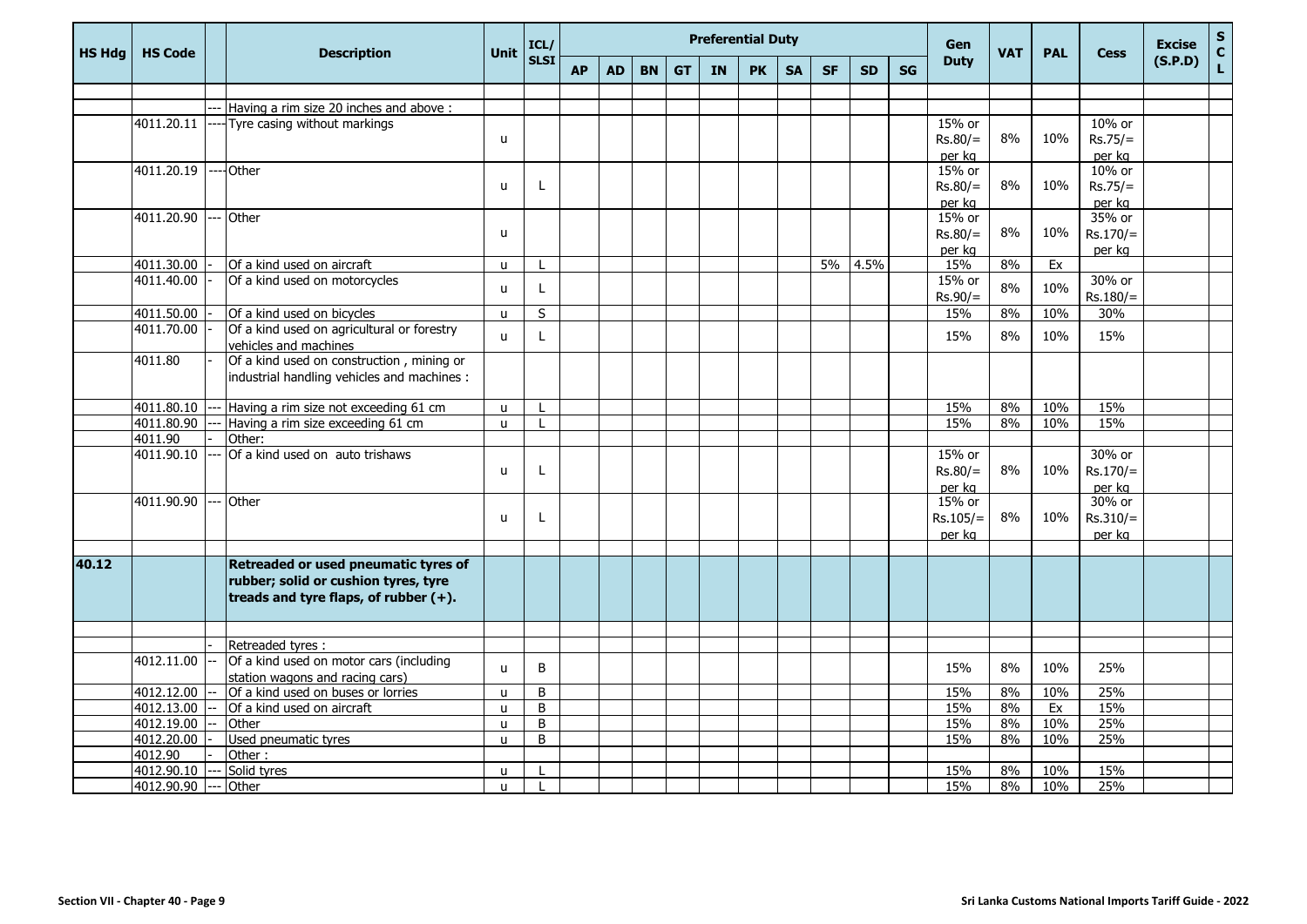| <b>HS Hdg</b> | <b>HS Code</b> | <b>Description</b>                                                                                                                                                    | <b>Unit</b>  | ICL/        |           |           |           |           |           | <b>Preferential Duty</b> |           |           |           |           | Gen                             | <b>VAT</b> | <b>PAL</b> | <b>Cess</b>                    | <b>Excise</b> | $S$<br>C    |
|---------------|----------------|-----------------------------------------------------------------------------------------------------------------------------------------------------------------------|--------------|-------------|-----------|-----------|-----------|-----------|-----------|--------------------------|-----------|-----------|-----------|-----------|---------------------------------|------------|------------|--------------------------------|---------------|-------------|
|               |                |                                                                                                                                                                       |              | <b>SLSI</b> | <b>AP</b> | <b>AD</b> | <b>BN</b> | <b>GT</b> | <b>IN</b> | <b>PK</b>                | <b>SA</b> | <b>SF</b> | <b>SD</b> | <b>SG</b> | <b>Duty</b>                     |            |            |                                | (S.P.D)       | $\mathbf L$ |
|               |                |                                                                                                                                                                       |              |             |           |           |           |           |           |                          |           |           |           |           |                                 |            |            |                                |               |             |
| 40.13         |                | Inner tubes, of rubber.                                                                                                                                               |              |             |           |           |           |           |           |                          |           |           |           |           |                                 |            |            |                                |               |             |
|               | 4013.10.00     | Of a kind used on motor cars (including<br>station wagons and racing cars), buses or<br>lorries                                                                       | u            |             |           |           |           |           |           |                          |           |           |           |           | 15%                             | 8%         | 10%        | 30%                            |               |             |
|               | 4013.20.00     | Of a kind used on bicycles                                                                                                                                            | $\mathbf{U}$ | S           |           |           |           |           |           |                          |           |           |           |           | 15% or<br>$Rs.68/=$<br>per kg   | 8%         | 10%        | 30% or<br>$Rs.210/=$<br>per kg |               |             |
|               | 4013.90        | Other:                                                                                                                                                                |              |             |           |           |           |           |           |                          |           |           |           |           |                                 |            |            |                                |               |             |
|               | 4013.90.10     | Of a kind used on three wheelers &<br>motorcycles                                                                                                                     | u            |             |           |           |           |           |           |                          |           |           |           |           | 15% or<br>$Rs.68/=$<br>per kg   | 8%         | 10%        | 30% or<br>$Rs.210/=$<br>per kg |               |             |
|               | 4013.90.90     | Other                                                                                                                                                                 | u            |             |           |           |           |           |           |                          |           |           |           |           | $15%$ or<br>$Rs.68/=$<br>per kg | 8%         | 10%        | 30% or<br>$Rs.210/=$<br>per kg |               |             |
|               |                |                                                                                                                                                                       |              |             |           |           |           |           |           |                          |           |           |           |           |                                 |            |            |                                |               |             |
| 40.14         |                | <b>Hygienic or pharmaceutical articles</b><br>(including teats), of vulcanised rubber<br>other than hard rubber, with or without<br>fittings of hard rubber.          |              |             |           |           |           |           |           |                          |           |           |           |           |                                 |            |            |                                |               |             |
|               |                |                                                                                                                                                                       |              |             |           |           |           |           |           |                          |           |           |           |           |                                 |            |            |                                |               |             |
|               | 4014.10.00     | Sheath contraceptives                                                                                                                                                 | kq           |             |           |           |           |           |           | Free                     |           | Free      | Free      | Free      | Free                            | 8%         | 10%        |                                |               |             |
|               | 4014.90.00     | Other                                                                                                                                                                 | kg           |             |           |           |           |           |           | Free                     |           | Free      | Free      | Free      | Free                            | 8%         | 10%        |                                |               |             |
| 40.15         |                | <b>Articles of apparel and clothing</b><br>accessories (including gloves, mittens<br>and mitts), for all purposes, of<br>vulcanised rubber other than hard<br>rubber. |              |             |           |           |           |           |           |                          |           |           |           |           |                                 |            |            |                                |               |             |
|               |                | Gloves, mittens and mitts :                                                                                                                                           |              |             |           |           |           |           |           |                          |           |           |           |           |                                 |            |            |                                |               |             |
|               | 4015.11.00     | Surgical                                                                                                                                                              | kg           |             |           |           |           |           |           | Free                     |           |           |           |           | 15%                             | 8%         | 10%        |                                |               |             |
|               | 4015.19.00     | Other                                                                                                                                                                 | kg           |             |           |           |           |           |           |                          |           |           |           |           | 15%                             | 8%         | 10%        | 25%                            |               |             |
|               | 4015.90.00     | Other                                                                                                                                                                 | kg           |             |           |           |           |           |           |                          |           |           |           |           | 15%                             | 8%         | 10%        | 25%                            |               |             |
| 40.16         |                | Other articles of vulcanised rubber<br>other than hard rubber.                                                                                                        |              |             |           |           |           |           |           |                          |           |           |           |           |                                 |            |            |                                |               |             |
|               |                |                                                                                                                                                                       |              |             |           |           |           |           |           |                          |           |           |           |           |                                 |            |            |                                |               |             |
|               | 4016.10.00 -   | Of cellular rubber                                                                                                                                                    | кg           |             |           |           |           |           |           |                          |           |           |           |           | 15%                             | 8%         | 10%        | 10%                            |               |             |
|               | 4016.91.00     | Other:<br>Floor coverings and mats                                                                                                                                    | kg           |             |           |           |           |           |           |                          |           |           |           |           | 15%                             | 8%         | 10%        | 30%                            |               |             |
|               | 4016.92.00     | Erasers                                                                                                                                                               | kg           |             |           |           |           |           |           |                          |           |           |           |           | 15%                             | $8\%$      | 10%        | 30%                            |               |             |
|               | 4016.93        | Gaskets, washers and other seals :                                                                                                                                    |              |             |           |           |           |           |           |                          |           |           |           |           |                                 |            |            |                                |               |             |
|               | 4016.93.10     | Of textiles machinery of headings 84.44 to<br>84.48                                                                                                                   | kg           |             |           |           |           |           |           | Free                     |           |           |           | Free      | Free                            | 8%         | 10%        |                                |               |             |
|               | 4016.93.20     | Of agricultural, dairy and poultry machinery<br>and equipment                                                                                                         | kg           |             |           |           |           |           |           | Free                     |           |           |           | Free      | Free                            | $8\%$      | 10%        |                                |               |             |
|               | 4016.93.90     | Other                                                                                                                                                                 | kg           |             |           |           |           |           |           | Free                     |           |           |           |           | 10%                             | 8%         | 10%        | 15%                            |               |             |